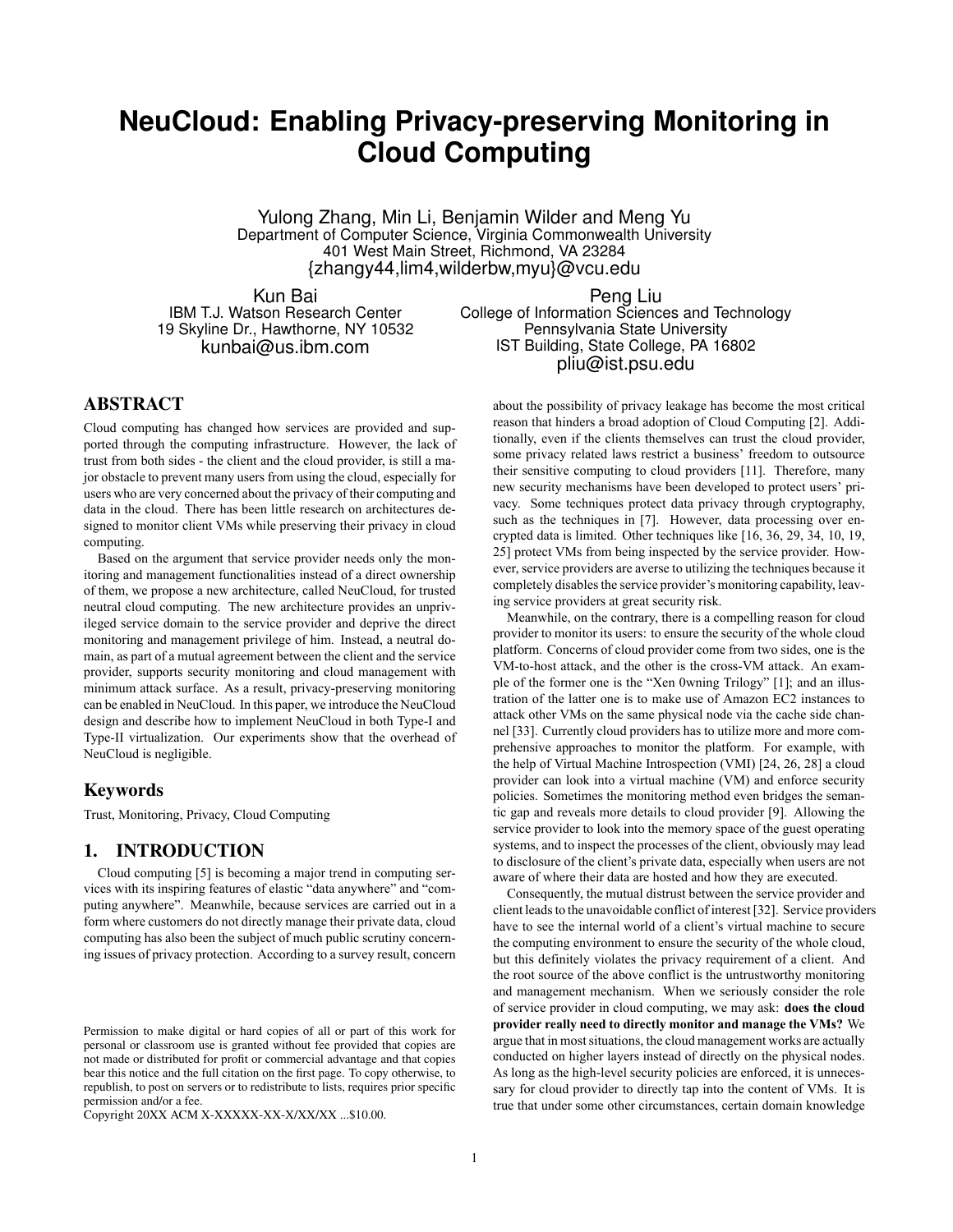is required so that cloud provider has to directly scan users' sensitive data . However, we may ask another question: **even if the direct monitoring is required, is it necessary to monitor all the data and processes of the VMs?** Since he full-monitoring scheme has dispelled so many privacy-concerning users, cloud provider should re-consider the trade-off of doing so. From the economics perspective, cloud provider may balance the degree of monitoring to attract more users.

Both the indirect-monitoring and partial-monitoring schemes can't be fulfilled by the current virtualization architecture, where cloud provider has the dominant privilege. It generates the need of a new architecture where:

- 1. the monitoring work is performed by a neutral component, which is not controlled by the cloud provider;
- 2. the monitoring functionality should not be cut down;
- 3. the neutral component must provide the attestation mechanism to be challenged.

Therefore, we propose a neutral cloud computing architecture, Neu-Cloud, based on the idea of disaggregation of privilege. On each node of NeuCloud, only an unprivileged domain (denoted as "Service Domain") is provided to the cloud provider for cloud management. The original privileged functions are sealed into a "Neutral Domain", which is neither controlled by cloud provider or cloud users. The Neutral Domain is responsible to monitor and operate with the users ("Client Domain") on behalf of the cloud provider by receiving rules and policies from cloud provider through a secure communication channel, which greatly reduces the attack surface. Before using the cloud service, a client should first attest whether NeuCloud is enabled. The attestation will also be carried out during VM migration. In this way, neither the cloud functionality and security nor the users' privacy should compromise. In fact, the "Neutral Domain" can be configured according to a mutual agreement between the client and the cloud provider to avoid any dispute of service.

We implemented NeuCloud Architecture on both Xen, a Type-I hypervisor, and KVM, a Type-II hypervisor. Our experimental study shows that the overhead of NeuCloud is negligible.

In summary, this paper makes the following contributions:

- *•* To the best of our knowledge, NeuCloud is the first effort to enable privacy-preserving monitoring in cloud computing architecture design.
- *•* From economics perspective, the reason to switch to privacypreserving monitoring and the optimal monitoring degree has been discussed. Although the current full-monitoring mode contributes to the overall security of the cloud environment, but it hurts the privacy of clients. Through partial-monitoring, enabled by NeuCloud, cloud provider may gain more by attracting those users who originally concerned about privacy-leakage.
- *•* We implement NeuCloud architecture on both type-I and type-II virtulization with negligible overhead.
- *•* Our implementation greatly reduces attack surface of the privileged zone. Moreover, little effort is needed for current cloud provider to turn to NeuCloud.

The rest of the paper is organized as follows. In Section 2, we analyse the motivation for cloud provider to switch to privacy-preserving monitoring and what the optimal monitoring degree is. In Section 3, we present the design of NeuCloud where privacy-preserving monitoring is enabled. We also describe the detailed implementation on both type-I and type-II virtualization platform in Section 4. In Section 5, we evaluate both the security and performance of NeuCloud architecture. And some related works are discussed in Section 6.

## 2. MOTIVATION

An economics-based analysis can be performed upon the privacyconcerned cloud computing market. For simplicity, we assume that all the cloud users share the same resource consuming rate, so that we can use *N*, the maximum number of users that a cloud platform can host, to describe the total computing resources of one cloud provider; the number of actual users being hosted is denoted as *n*; *p* is used to refer to the portion that the cloud provider wants to monitor;  $n = D(p)$ measures the number of users with sensitive content but still willing to outsource their data to this cloud provider;  $n = S(p)$  measures the number of users the cloud provider is willing to host, given the restraint of *p*. It is obvious that *D* is decreasing and *S* is increasing. Moreover, if  $n$  is fixed,  $p$  can be derived by evaluating the inverse function  $D^{-1}(n)$  or  $S^{-1}(n)$ . Assume that the utility of cloud provider upon the user population can be measured as  $U(n)$ , and the utility lost due to the risk of not monitoring the whole content is  $V(1-p)$ , where *U* is increasing with *n* and *V* is increasing with  $1 - p$ . The total utility of cloud provider is represented by *µ*.

Cloud providers, just like those currently exist in the market, can monitor the whole content of cloud users; or on the contrary, they can give up this privilege thoroughly; otherwise they can tradeoff by monitoring only part of the content. Correspondingly, *p* can be a value between 0 and 1. The most popular question upon any security approach is: **whether it is worthy to do so?**. There should be a good reason for cloud providers to switch from full-monitoring to partialmonitoring, otherwise they would prefer the old fashion, which seems more riskless.

Given two monitoring strategies with different monitoring degree, 1 and  $0 \leq p_0 < 1$ , and the cost due to platform modification due to switching from  $p = 1$  to  $p = p_0$  is *C*, the utility difference for cloud provider is:

$$
\Delta \mu = U(D(p)) - V(1 - p) - (U(D(1)) - V(0)) - C
$$
  
= U(D(p)) - U(D(1)) - (V(1 - p) - V(0)) - C (1)

From the above equation we can see that the full-monitoring scheme is not necessarily always the optimal one. In case that  $\Delta \mu > 0$  is satisfied, a rational cloud provider should be willing switch to the privacypreserving monitoring scheme with the cost *C*. In reality, if the overall benefit is positive, the cloud provider would always prefer to attract more cloud users with reasonable opportunity cost.

Another question might arise: **even if the cloud provider is willing to switch to the monitoring approach where users' privacy is preserved, what's the optimal monitoring degree?** Actually it depends on the type of cloud computing market. If the market is monopoly, namely there is only one choice for those users with sensitive data but want to outsource their computation, the only cloud provider has full control over the market. In such case, the cloud provider will try to maximize the resource utilization of the cloud platform, so his utility would be:

$$
p = D^{-1}(N) \tag{2}
$$

$$
\mu(N) = U(N) - V(p))\tag{3}
$$

The optimal value of *N* can be solved by applying the first-order condition:

$$
\frac{\partial \mu(N)}{\partial N} = \frac{\partial \mu(N)}{\partial N} - \frac{\partial V(D^{-1}(N))}{\partial N} \tag{4}
$$

Using the optimal  $N'$  calculated from Equation  $(4)$ , the cloud provider can deduce the optimal monitoring portion *p ′* according to Equation (2).

However, if the market is competitive, where there are lots of homogeneous cloud providers, the optimal monitoring degree  $p^*$  is determined by the market equilibrium: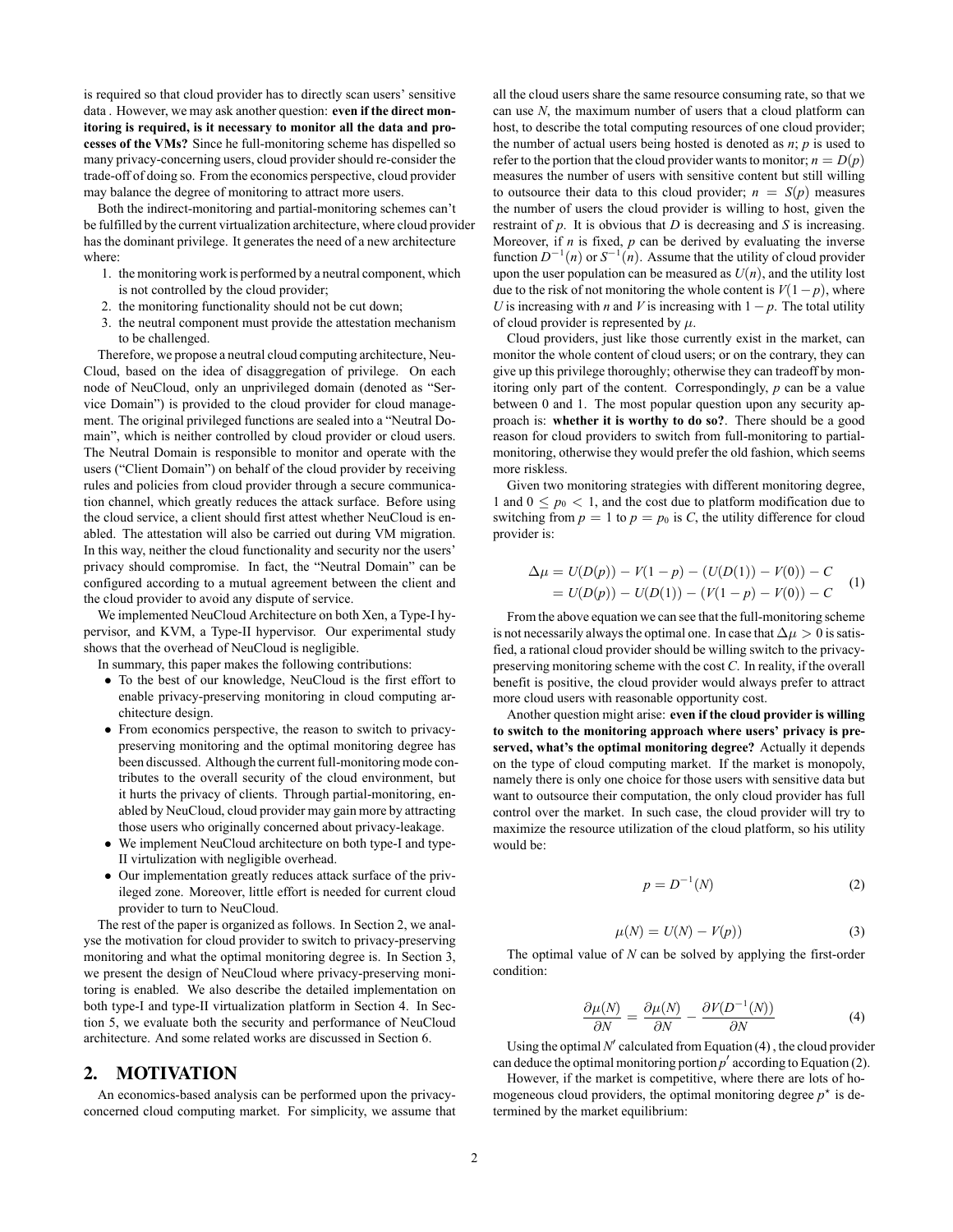

Figure 1: The illustration of the relationship between Service Domain, Client Domain and Neutral Domain. Neutral Domain helps service provider to perform the monitoring and management work, and detects privacy violations on behalf of clients.

$$
D(p^*) = S(p^*)\tag{5}
$$

$$
\mu(n) = U(S(p^{\star})) - V(p^{\star})) \tag{6}
$$

Finally, if the situation is oligopoly, which lies between full competition and no competition (monopoly), the cloud providers decide their monitoring strategies independently and simultaneously. Assume that there are two homogeneous cloud providers. The users who are willing to use the service from the first cloud provider is  $D_1(p_1, p_2)$ , which is a decreasing function of  $p_1$  and an increasing function of  $p_2$ . The case for the second cloud provider is similar. Generally the utility of the *i*th cloud provider is given by:

$$
\mu_i(p_i) = U(D_i(p_i, p_{-i})) - V(p_i)
$$
 (7)

where  $p_{-i}$  denotes the monitoring degree of all cloud providers other than the *i*th one.

Then given the other cloud providers' strategies, the optimal monitoring degree can be solved through first-order conditions:

$$
\frac{\partial \mu_i(p_i)}{\partial p_i} = \frac{\partial U(D_i(p_i, p_{-i}))}{\partial p_i} - \frac{\partial V(p_i)}{\partial p_i} \tag{8}
$$

To summarize, if there exists a cloud architecture, with privacypreserving monitoring enabled and with the modification cost of *C* satisfying that the  $\Delta \mu$  in Equation (1) is positive, the cloud provider would be willing to switch to this cloud architecture. And the optimal monitoring degree is determined depending on the market type.

## 3. NEUCLOUD OVERVIEW

The NeuCloud archtecture is illustrated in Figure 1, and the detailed description of each domain can be found in Table 1. In the traditional cloud computing architecture, serving as the intermediate between client domains and hardware, the cloud provider has the dominant privilege. However, in the model of NeuCloud, the cloud provider is moved out of the privileged intermediate layer into a specific Service Domain, and the Neutral Domain takes over the central-control work. In the NeuCloud's symmetric design shown in Figure 1, neither cloud provider nor client is more privileged. In fact, there is no particular difference between Service Domain and Client Domain, except the accessibility to different interfaces provided by Neutral Domain. To manage the computing node, cloud provider can send service request, update security policies and gather monitoring results from the Service Domain; while cloud users can maintain their privacy policies, receive privacy violation reports and attest the authenticity of the platform from the Client Domain.

**Cloud management and monitoring:** as shown in Figure 1, the Service Domain can send service requests coming from Cluster Controller or Cloud Controller (CC/CLC) to Neutral Domain. With the deprivation of authority from cloud provider, one may concern that whether the administrative functionalities are restricted. Actually all the privileged executions, like domains/VMs management (for example "Create VM", "Launch VM" or "Migrate VM") and platform configurations (for example those system parameters that should be adjusted according to hardware specifications), can be performed by Neutral Domain on behalf of the Service Domain . A monitoring policy database is also set up for the Service Domain to store security policies or signatures to identify malicious intentions. With a higher privilege, the Neutral Domain is responsible to execute the service requests received and monitor all the domains/VMs on the node, including both the Service Domain and the Client Domain, according to the security policies. Those monitoring objects will be extracted from the monitoring policies, and are reported to the corresponding clients. Because now a cloud client can make sure what part of his content is under monitoring and what is not, cloud provider should balance the monitoring degree as what has been discussed in Section 2. Except for revealing the monitoring targets to cloud users, Neutral Domain will also check if user-defined privacy policies are violated, which will be introduced in the following part.

The first advantage of involving Neutral Domain in is that the monitoring process is no longer stealthy to cloud users; the second is that the Neutral Domain makes it possible for the two parities to reach an agreement on monitoring degree, because it can neutrally prove the fact of partial-monitoring to the cloud users.

**Privacy protection:** Cloud Domain is the zone where users' data and computations are hosted. Instead of the "pure guest mode", now cloud users are endowed with more privileges. They can maintain privacy policy databases (one for each domain/VM) that describes which data or process is private and cannot be directly seen by cloud provider. During the monitoring procedure on behalf of the Service Domain, the Neutral Domain will verify whether the content being monitored matches the description in privacy policies. If so, a conflict happens. A client cannot directly touch the Neutral Domain, but with the help of vTPM mechanism [6], he is able to challenge and attest whether the data and computations are held on the NeuCloud platform.

**To solve the monitoring/privacy conflict:** there exists a securitypolicy database for Neutral Domain to refer to in order to verify malicious content; and at the same time Neutral Domain is also responsible for protecting the privacy of Client Domain. Given a piece of a Client Domain's code or data *X*, a monitoring policy *m*, and a privacy policy *p*, we denote  $X = m$  if *X* matches *m* (suspected as malicious) and  $X = p$  if *X* matches *p* (marked as privacy). There might be four situations:

| 1. $X \neq m$ and $X \neq p$                              |  |
|-----------------------------------------------------------|--|
| 2. $X = m$ and $X \neq p$                                 |  |
| 3. $X \neq m$ and $X = p$                                 |  |
| $A \quad V \quad \dots \quad \dots J \quad V \quad \dots$ |  |

4.  $X = m$  and  $X = p$ 

The first three situations are easy for the cloud provider and client to reach an agreement. But a conflict may happen in situation 4. In such cases, which one should the Neutral Domain yield to, cloud provider or cloud users? Simply showing partiality for either of them would make the Neutral Domain meaningless, for example:

1. cloud provider is benign and a client is malicious; and the client tries to hide his behaviours by marking his malicious code as private. So the Neutral Domain cannot simply yield to cloud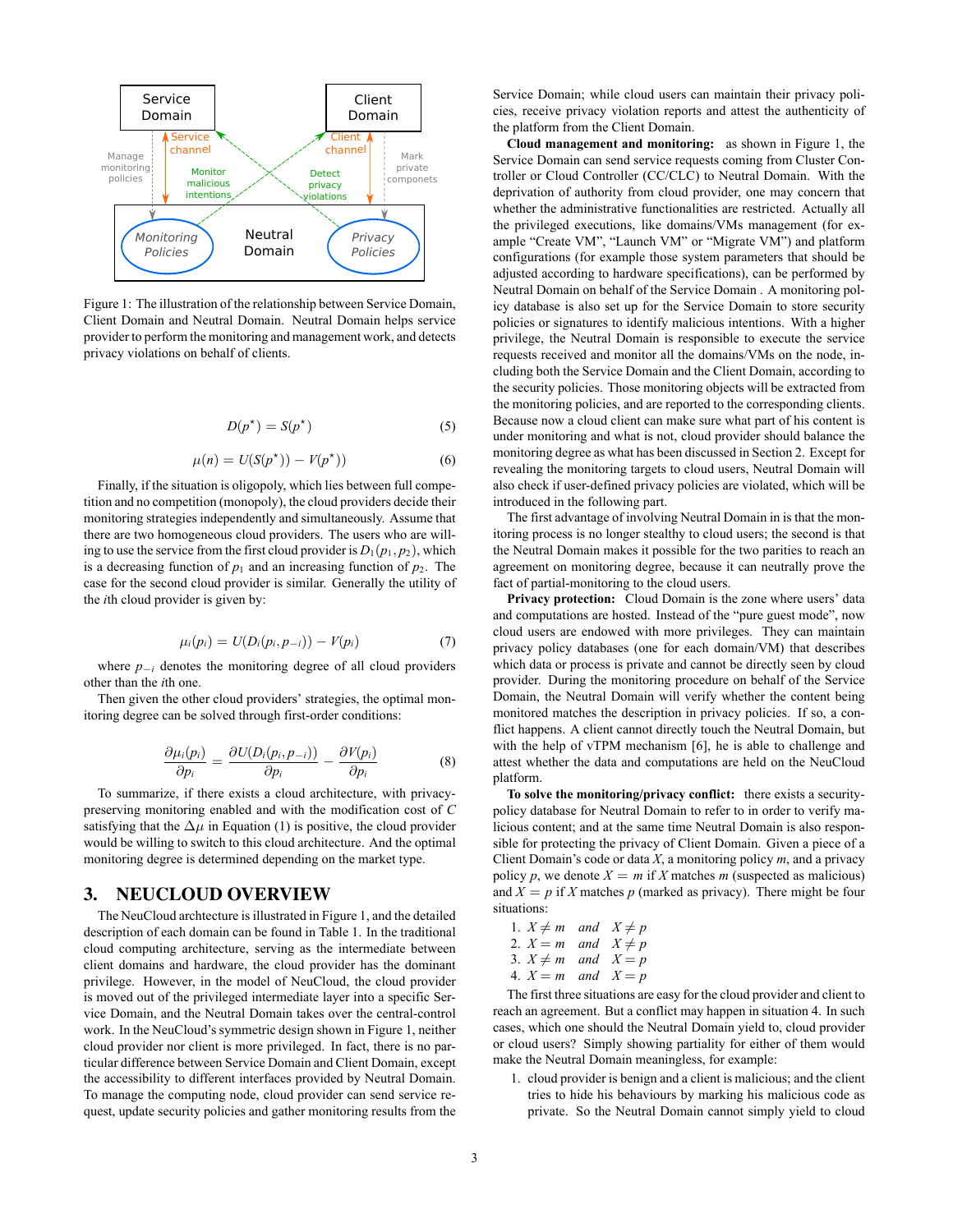| <b>Domain Name:</b> | <b>Client Domain</b>             | Service Domain                             | Neutral Domain                              |
|---------------------|----------------------------------|--------------------------------------------|---------------------------------------------|
| <b>Description:</b> | The collection of all the client | The component directly controlled by cloud | The root complex                            |
|                     | VMs on the physical node         | provider                                   |                                             |
| Components(KVM):    | Client VMs                       | A special VM opened to cloud provider, and | Host OS with KVM module                     |
|                     |                                  | with device pass-through                   |                                             |
| Components (Xen):   | Domain $2,3,,N$                  | A customized Domain 1 with device pass-    | Reduced & sealed Domain 0 and Xen hyper-    |
|                     |                                  | through                                    | visor                                       |
| <b>Privileges:</b>  | Maintain privacy policies        | Provide device drivers                     | Provide service interface to Service Domain |
|                     |                                  | Communicate with Cluster Controller (CC)   | Create and delete Domains/VMs               |
|                     |                                  | Pass service requests to Neutral Domain    | Launch and stop Domains/VMs                 |
|                     |                                  | Provide security policies                  | Migrate Domains/VMs                         |
|                     |                                  | Maintain other libraries (etc. patches)    | <b>Monitor Domains/VMs</b>                  |
|                     |                                  |                                            | Patch/update Domains/VMs                    |

Table 1: Detailed description of each domain in NeuCloud.



Figure 2: The situation where conflict between monitoring and privacy protection happens.

users.

2. Client is benign and cloud provider is malicious. In this case, the cloud provider deliberately uses monitoring policies to infer whether a Client Domain has certain processes or data. For example, the cloud provider may insert "issue of shares" into policies to try and infer commercial secrets. So the Neutral Domain cannot simply yield to cloud provider, either.

To solve this, on one hand, to guarantee the security of the cloud environment, Neutral Domain must warn a cloud user about his security policy violation. Neutral Domain will prevent the client from using suspected data and suspend suspected process. When security policy violation detected, Neutral Domain will let the client make a decision - if the client is innocent, he can argue with cloud provider or move his business to other cloud providers; if the client agrees to sanitize his code, Neutral Domain will resume the program status and execute the sanitized code.

And on the other hand, if policies are violated by a client, the cloud provider should not receive any messages if the violating content is specified in the client's privacy database, aiming at preventing inference attacks from cloud provider. We note that the cloud users may mark all of their content as private to prevent any information flowing to cloud provider, but still this cannot hide their malicious activities due to the presence of monitoring policies defined by cloud provider.

A certain example may help to make this problem more tangible. As depicted in figure 2, Neutral Domain is monitoring a Client Domain's memory space according to the cloud provider's policies and the client's privacy definitions. The client's data in address 101 is suspected as malicious and not marked as private, so Neutral Domain will notify both cloud provider and client that policy 0*F*3*B* is violated by memory address 101 of this VM. Both parties will take actions accordingly. The client's code in address 102 is matched by both secure policy and privacy policy, in this case, then, Neutral Domain will suspend the process related to this memory content and require the client to sanitize his program. In this case, Neutral Domain will not inform cloud provider because that would violate the privacy policy.

**NeuCloud attestation:** In Appendix A, we provide a brief introduction to Trusted Platform Module [23]. Currently, most servers have TPM chips installed by the manufacture. With the aid of a TPM, a client can communicate with a trusted external party, Privacy CA, at any time to verify the certification corresponding to the TPM of the cloud platform. We should note that there is a an important distinction between an "external party" and the "third party" described in the very beginning. The former one is not able to directly touch the data and process on cloud computing platform while the latter one is able to do so since it is involved as an entity (for example as a monitoring entity) as well. The Privacy CA maintains a database of all the certified TPM chips. During the very beginning, the client should initially verify whether the computing node provided by cloud provider is built up as the one described later. Therefore, with the help of TPM, the cloud provider can boot the Neutral Domain and guaranteed its integrity.

# 4. NEUCLOUD DESIGN

## 4.1 Goals and assumptions

**Scope.** The scope of this paper is limited within the architecture-level design and implementation of a neutral cloud computing platform. Therefore, we will not go deep into the details of low level or peripheral security mechanisms. What's more, some important functionalities in cloud computing, for example patching, are convenient to be implemented in NeuCloud, but as space is limited we will cover them in other papers.

**Goals.** The design of the neutral cloud computing platform, Neu-Cloud, should meet the following goals. 1) The Neutral Domain should be *neutral*. Both the cloud provider and the cloud provider are treated impartially. 2) The costs-effectiveness of NeuCloud should be economically sound. For example, the design should be easily integrated into the current cloud architecture with both Type-I and Type-II virtulization. 3) Monitoring capability should be enabled while preserving privacy. 4) The platform should be verifiable during the life cycle of service. 5) All cloud management functions, such as VM migration, should be enabled. 6) The performance overhead should be negligible. **Assumptions.** First, we assume that the root complex, namely the Neutral Domain, described in this paper is secured, for example by using HyperSafe approach [38]. HyperSafe includes two key techniques, "non-bypassable memory lock down" and "restricted pointer indexing", to reliably provide the integrity guarantee with a small performance overhead. HyperSafe can not only guarantee the load-time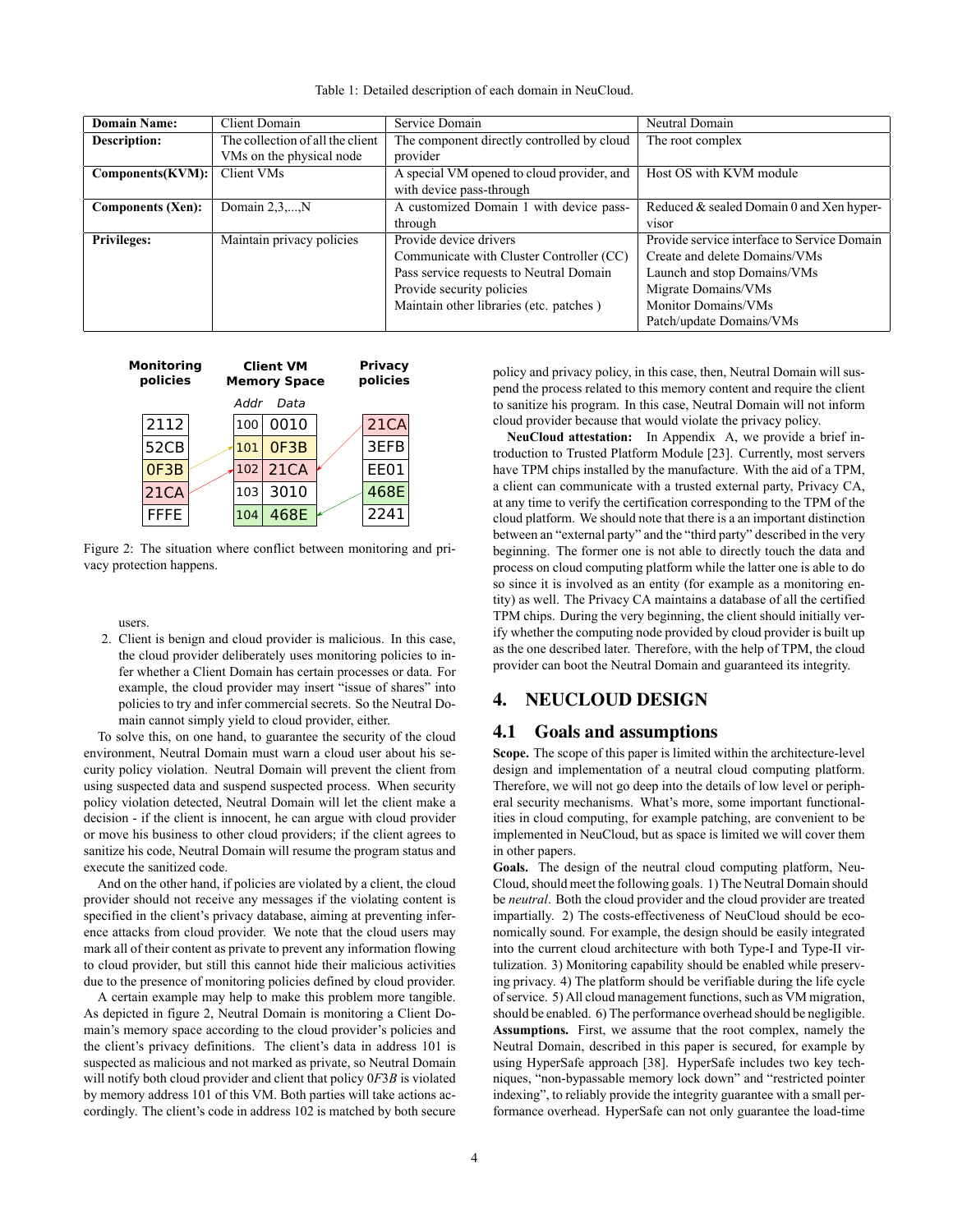integrity of the hypervisor but also maintains the same level of integrity continuously throughout the lifetime of the hypervisor. Moreover, it does not require any effort from the cloud provider to modify hardware and software, thus avoiding the involvement of the cloud provider in the attestation chain.

Second, we also assume that the cloud provider is rational. Although with the involvement of the Neutral Domain we can prevent the cloud provider's Service Domain from arbitrarily touching users' privacy, it is not guaranteed that some cloud provider may circumvent the software architecture and eavesdrop through physical layer. However, if the cloud provider wants to physically eavesdrop the memory bus, he needs special hardware facilities (a dedicated motherboard for example). Even though the cost brought in by this additional hardware might be negligible, such actions would leave behind hard evidence pointing to this privacy violation. Basically we assume the cloud provider won't take this risk.

Third, the target platform is assumed to be equipped with TCG's trusted boot hardware, especially the TPM chip, which is the core component to authenticate hardware devices and all the software components running above. Most of the common motherboards have already been equipped with TPM chip. With the support of TPM, a client can challenge the authenticity of the root complex hosting his data and computations. These processes are all independent of the involvement of the cloud provider, and as a result avoid any attempts by the cloud provider to secretly tamper with the platform or Client Domain.

## 4.2 Implementation

NeuCloud is a universal model that can be implemented on both type-I and type-II virtualization. In this section, we describe how to implement NeuCloud's computing node for both types of virtualization. The platform specification is attached in Table 3 of Appendix B, of which the TPM chip and the CPU featured with Intel VT-d technology are specifically required.

**Neutral Domain.** The Xen based Neutral Domain (Figure 3a) contains the sealed and reduced Domain 0 as well as the Xen hypervisor itself. There is no special modification to be made with Xen VMM (we have assumed that it is pre-configured with "HyperSafe" protection). But the original Domain 0 should be modified by: first, all the peripheral drivers (e.g. network card driver, USB driver) are removed, as these drivers are no longer needed and we can reduce the code volume of Domain 0 to minimize the surface exposed to attackers; second, we remove all the Linux user profiles and block all network ports, prohibiting both local login and net login, of which the purpose is to make the sealed Domain 0 a "closed-box" that cannot be logged into locally or remotely; third, we implement an agent to watch the communication channel between sealed Domain 0 and Service Domain (Domain 1), which is responsible for transferring service requests; finally, we equip the sealed Domain 0 with XenAccess to monitor other domains.

The KVM based Neutral Domain (Figure 3b) consists of the host OS and the KVM module. All the peripheral device drivers are eliminated in the host OS and are provided by the Service VM instead. The host OS should also be modified by removing all the login profiles, blocking all the internet ports, and equipped with VM intrusion detection tools.

**Service Domain.** For Xen-based platform, a pre-configured Domain 1 will be automatically launched as the Service Domain, along with the boot of sealed Neutral Domain 0. This can be achieved by moving the configuration file of domain-1 under /etc/xen/auto. The operation system of Domain 1 in our implementation is currently a paravirtualized linux (openSUSE 11.3, x86\_64, with 2.6.34.7-0.7-xen kernel), but the full-virtualized linux is also applicable, as long as the kernel is compatible with the Intel VT-d feature. Two modifications are needed for this Service Domain: first, we write a Node Controller (NC) agent to communicate with the CLC/CC. On receiving the directions from the CLC/CC, the NC agent will translate them into requests acceptable by sealed Domain 0, and send these requests through the communication channel to the sealed Neutral Domain; second, those drivers removed from the sealed Domain 0 should be implemented in the Service Domain. The passthrough of those devices to the Service Domain can be achieved by adding the physical address of the devices into the configuration file of the Service Domain, for example: "pci=['0000:0b:00.0','0000:0b:00.1']". Once the Xen backend device drivers are loaded in Service Domain and the Xen frontend device drivers are loaded in client VM, the client can get support from these devices.

As for a KVM-based platform, the situation is similar. The Service Domain is automatically booted along with the host OS. And all the devices assigned to be managed by the Service Domain have to be claimed in the Service Domain's configuration file, like "-device pci-assign, host=0b:00.0".

**Trusted Management Communication channel.** As mentioned above, on a Xen-based platform, there should be a trusted inter-VM communication (IVMC) channel connecting the Service Domain 1 and the Neutral Domain 0. We implement this channel on a Xen-based Neutral Domain with the help of XenBus [4] and XenStore [20], as illustrated in Figure 4a. XenStore is designed as a hierarchical collection of key-value pairs and XenBus provides a bus abstraction to communicate with these key-values (or entries). Each domain has a directory hierarchy containing data related to its configuration. It is permitted for domains to modify, create and delete information in their own special sub-trees in XenStore, but they are not allowed to access other domains' sub-trees. The Neutral Domain 0 is able to read from and write to any key-value in XenStore. Due to its VMM-based access control feature, this inter-domain communication is secure. In our architecture, the Neutral Domain 0 places a "watcher" on a certain entry in the Service Domain's XenStore directory through XenBus. Whenever the Service Domain writes to this entry, the Neutral Domain 0 can immediately detect the change and respond to the request. Note that only Service Domains and the Neutral Domain 0 have access to the Service Domain's entries, so that a client's domains are unable to forge a cloud platform request. At the same time, the cloud provider is unprivileged to access other domains' content in XenStore.

To provide a secured communication channel between the Service VM and host OS for KVM-based platform, a character device is specially attached to the Service VM and a corresponding unix socket is created in host OS, as shown in Figure 4b. This two-way stream socket communication takes the advantage of the VirtioSerial feature of KVM [3]. For example, in our implementation, "-device virtioserial -chardev socket, path=/tmp/foo, server, nowait, id=foo" is added into the configuration file of Service VM. This creates a character device, "/dev/vport0p1", in the Service VM and a corresponding Unix socket file, "/tmp/foo", inside the host OS. Thus the host OS can communicate through this virtual channel with the Service VM.

**Monitoring and privacy policies and reports.** The Neutral Domain should provide a security policy database to the cloud provider and a privacy policy database to each cloud user. Because the volume of the policies and the logs might be as large as a few gigabytes, these data cannot be kept in a shared memory region. Thus we create an image file mounted by both the Neutral Domain and the Service Domain, which contains the security policies; meanwhile, each cloud user can mark its privacy zone in the image file mounted by itself and the Neutral Domain. The monitoring and privacy policies look like: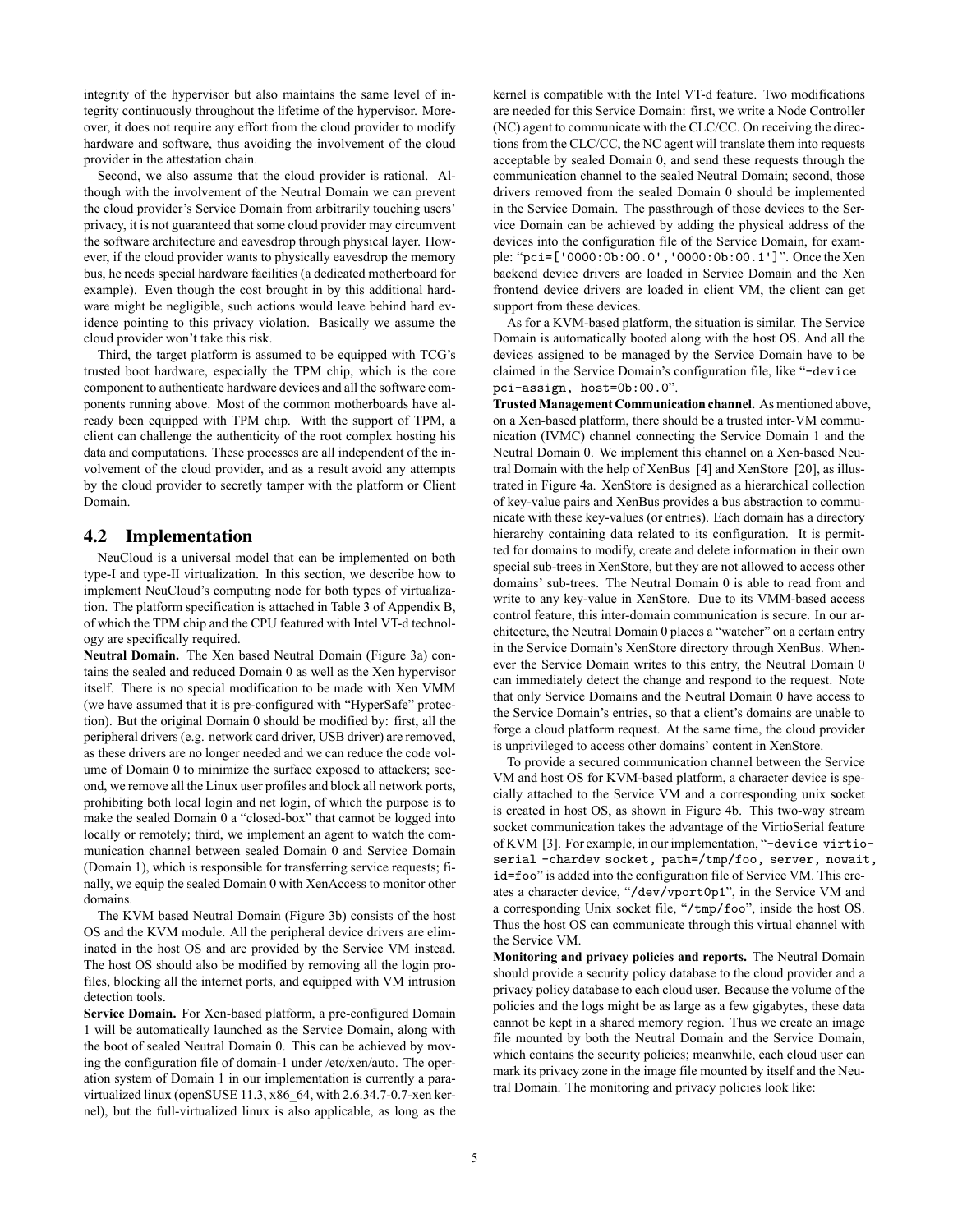

Figure 3: NeuCloud node implementation



Figure 4: Trusted management communication channels of Xen-based NeuCloud and KVM-based NeuCloud.

*Malicious*(*ProcessP, DomainU*) := *Running*(*ProcessP, DomainU*) *∧ Match*(*ProcessP, MaliciousSigratureM*) main. The notation used in this paper is as follows:

## $Private(DataD, DomainU) :=$ *Read*(*DomainU, DomainV*) *∧ Write*(*DomainU*)

The Neutral Domain will gather the information of all the data and processes under monitoring, reporting it to the corresponding client domain/VM. And the Neutral Domain will take actions if the monitoring or privacy policies are triggered or violated.

**Initialization of the computing node.** Since the Neutral Domain 0 or the Neutral host OS is permanently sealed at runtime, it seems impossible to initialize the platform. The Neutral Domain cannot know in advance about what kind of peripheral hardware should be passthroughed into the Service Domain, and it seems that the cloud provider will never have the opportunity to touch the root system configurations. However, the sealed Domain 0 or host OS is runtime sealed only in the sense of denial of login. Through the communication channel, some configuration requests can be sent by the cloud provider to initialize the Neutral Domain from the Service Domain.

## 4.3 NeuCloud protocols

It should be emphasized that in spite of the special architecture of Neutral Domain, there is not much difference at first glance between the client and cloud provider. Especially for client, the platform transformation due to moving to a Neutral Domain based cloud will be effortless. Since the Neutral Domain provides management interfaces to the Service Domain, and the network card driver (thus the network controller) is also moved into the Service Domain, the cloud provider can still use NC agent to communicate to upper level CLC/CC and conduct the scheduling. Despite the concerns about the cost of a platform transformation, a client is more likely to be concerned about how to guarantee his security and privacy.

In this section, we describe how to support cloud management with Neutral Domains. To avoid the direct involvement of Privacy CA into cloud protocol, and to improve the performance, we adopt Direct Anonymous Attestation (DAA) [13]. The DAA scheme involves three roles of entities: issuers, signers and verifiers. The issuer, namely the Privacy CA, attests and issues a DAA credential to a legitimate signer; the signer, namely the Neutral Domain, can prove himself to verifier (the client) his DAA signature from Privacy CA. DAA scheme does not require Neutral Domain to provide detailed identity to the client and the client does not need to send the identity to Privacy CA for attestation each time.

In the following discussions we will describe cloud instance initialization, runtime verification and the secure migration of Client Do-

*{msg*1*, msg*2*}*: A combination of two messages.

 ${msg}K_y^x$ : The message is encrypted by a public key or signed by a private key, where K is the key name, x ("pub" or "pri") represents the asymmetric key type (public or private), and y indicates who generates this key. Specifically, the endorsed key of TPM is represented as  $EK_y^x$ , and the application identity key is represented as  $AIK_y^x$ . If neither "pub" nor "pri" appears, then K is a symmetric key.

 $A \rightarrow B$ :  $\{msg\}K_A^{pri}$ : A sends a message to B, with the content encrypted (signed) using A's private key.

 $n<sub>x</sub>$ : A unique number generated by x, helps to detect message replays.

## *4.3.1 Adding a new Neutral Domain to the cloud*

For platform authentication, Neutral Domain should provide its TPM PCR values which contain the measurement result of critical system components. To certify the PCR values provided to client, Neutral Domain needs to sign them using its Application Identity Keys (AIKs). But when a client is verifying the authentication of PCR values, how can he tell that the signing key is actually from a authenticated TPM? We need a Privacy CA, a trusted external party, to sign the AIKs belong to a authenticated TPM. Privacy CA holds a database of all the public EKs (which is unique to each TPM chip and the private part is permanently sealed in the chip) from TPM chip manufactures. We follow a DAA-join process to add new Neutral Domains to the cloud. During DAA-join process, cloud provider send a request to Neutral Domain to ask for the public EK, public AIK and a public RSA key (which will be used for data encryption, as AIK and EK cannot directly be involved in arbitrary data encryption), and deliver them to Privacy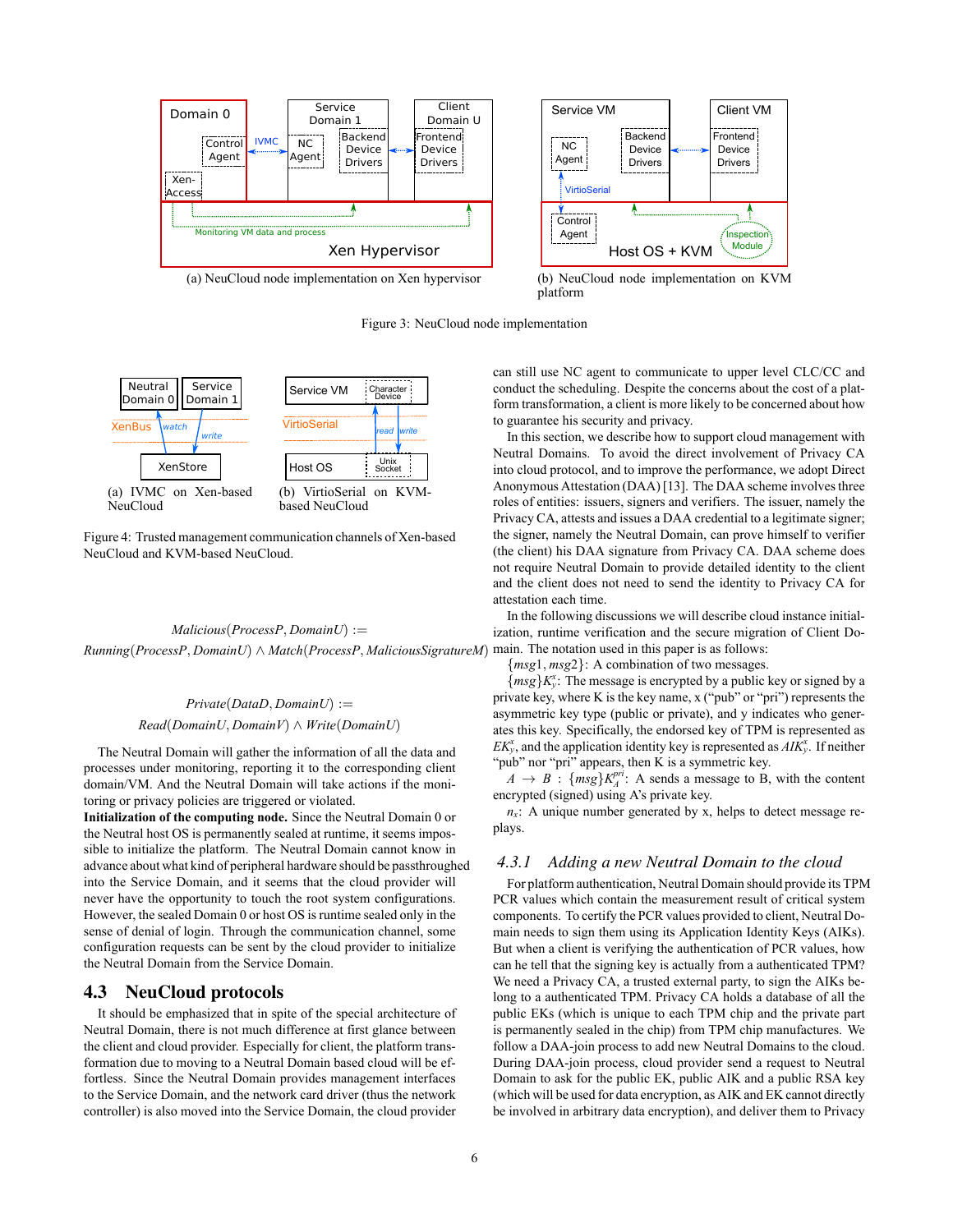



CA. If the public EK is a valid one in the database, Privacy CA will sign the public AIK and public RSA key. Then whenever Neutral Domain shows the keys with Privacy CA's signature, the client can trust the keys. The protocol, as shown in Figure 5a, is described as following:

- 1. Any server with Neutral Domain should be certified before it is enrolled as a cloud computing node. So cloud provider, through Service Domain, sends a request to the Neutral Domain for the public AIK, public EK and a public RSA key: *cloudprovider → NeutralDomain* : *nsp*
- 2. Neutral Domain responses to the request, sending those keys to Privacy CA (via cloud provider): *NeutralDomain → PrivacyCA* : *{AIKpub NeutralDomain, EKpub NeutralDomain, K pub NeutralDomain}*
- 3. If the public EK matches a valid entry in its database, Privacy CA will return with the signed public AIK and RSA public key, which will be further used by Neutral Domain to attest itself to client:

*PrivacyCA → NeutralDomain* :

 $\{ \{ AIK_{\textit{NeutralDomain}}^{\textit{pub}} \} K_{CA}^{\textit{pri}}, \{ K_{\textit{NeutralDomain}}^{\textit{pub}} \} K_{CA}^{\textit{pri}} \}$ 

As the messages delivered in this protocol only contains public keys, Neutral Domain does not need to encrypt them to prevent cloud provider to see them. But what if cloud provider use the keys signed by Privacy CA on a non-Neutral Domain platform? In this situation, client may be deceived to trust the non-Neutral Domain platform, but the cloud provider still cannot see the data of client encrypted by these public keys since the private keys are all handled by Neutral Domain's TPM only.

#### *4.3.2 Neutral Domain verification*

In cloud computing environment, client should firstly register to cloud provider to obtain an identification. Only customers with identifications are permitted to use cloud computing resources and cloud provider will associate the service fee to each client. After the registration, client is allowed to upload his own image to the computing node. In this step, client may concern about whether the computing node is a secured one with trusted computing architecture. Therefore, we provide the DAA-verify scheme for client to challenge the Neutral Domain based computing node in the cloud.

With the signature from Privacy CA described in Section 4.3.1, client can verify the public keys from an Neutral Domain and trust data signed with these public keys. We use a DAA-verify protocol to verify an Neutral Domain. The DAA-verify protocol contains two phases (Figure 5b): the first phase verifies whether the target platform is Neutral Domain-based, and the second phase exchanges symmetric session key after client establish the trust relationship with target platform. Although all the communications between Neutral Domain and client are transferred by cloud provider, the cloud provider can only learn the public keys or cipher text. The verification procedure is described as follows.

1. If a client have registered to cloud provider for cloud computing

service, cloud provider will allow this client to send request to Neutral Domain. During the greeting step, the client sends a request to Neutral Domain for remote authentication, in a form that Neutral Domain can ensure this is a registered and valid client:

- *Client → NeutralDomain* : *nclient*
- 2. When the Neutral Domain receives the request, it will check its public key database - if this is not a existed client, a new entry to store public key and session key of the client will be created. Then Neutral Domain replies with certified public AIK and public RSA key, and PCR values signed with AIK:

$$
NeutralDomain \rightarrow Client:
$$

 $\{AIK_{NeutralDomain}^{pub}\}K_{CA}^{pri}, \{K_{NeutralDomain}^{pub}\}K_{CA}^{pri}, \}$ 

- *{PCRNeutralDomain}AIKpri NeutralDomain}*
- 3. The client then verify the signature of Privacy CA. Once the TPM authentication is successfully verified, the client use the public AIK to further verify the signed PCR values, to attest whether the target platform is based on Neutral Domain. If passed, client can use the trusted public RSA key to encrypt a symmetric session key and his public key, sending them to Neutral Domain. The reason why we create a symmetric key is because using symmetric key is more efficient than using asymmetric key to transfer large files; the public key of client will be used to verify signature on security policy libraries (as we have described in 4, if a client agrees with the policies provided by cloud provider, he should sign the policy library. Then Neutral Domain is able to verify whether client and cloud provider have reached an agreement):
- $Client \rightarrow NeutralDomain: \{K_{client}, K_{client}^{pub}\}$ *K*<sup>pub</sup><sub>NeutralDomain</sub>
- 4. Neutral Domain sends a response, if the keys above is received:  $N$ eutral $D$ omain  $\rightarrow$  *Client* :  $\{n_{NeutralDomain}\}K^{pub}_{client}$
- 5. Client upload the VM image encrypted by the session key:  $Client \rightarrow NeutralDomain: \{VM_{client}\}$ *K*<sup>*client*</sup>

Then Neutral Domain can decrypt and register the image if the "IM-AGE REGISTER" direction is passed from cloud provider. Note that only Neutral Domain is able to decrypt the client's image and once uploaded, cloud provider, residing in Service Domain, has no way to access the content of client's image even it is decrypted. To further guarantee the security of client's VM, client can launch the runtime attestation of the computing platform at any time. As the client's VM is now directly launched on Neutral Domain, it is able to challenge the bootstrap record through vTPM at will.

#### *4.3.3 Trusted virtual machine migration*

Migration is necessary for a cloud computing platform for performance considerations. But with the power to migrate client's VM, cloud provider is able to move (or copy) client's VM to a non-Neutral Domain platform and look inside. Of course, we cannot rely on the client himself to verify the computing platform through every second, because it will bring in high overload. Thus the NeuCloud should take over the responsibility. Suppose the migration source is Neutral Do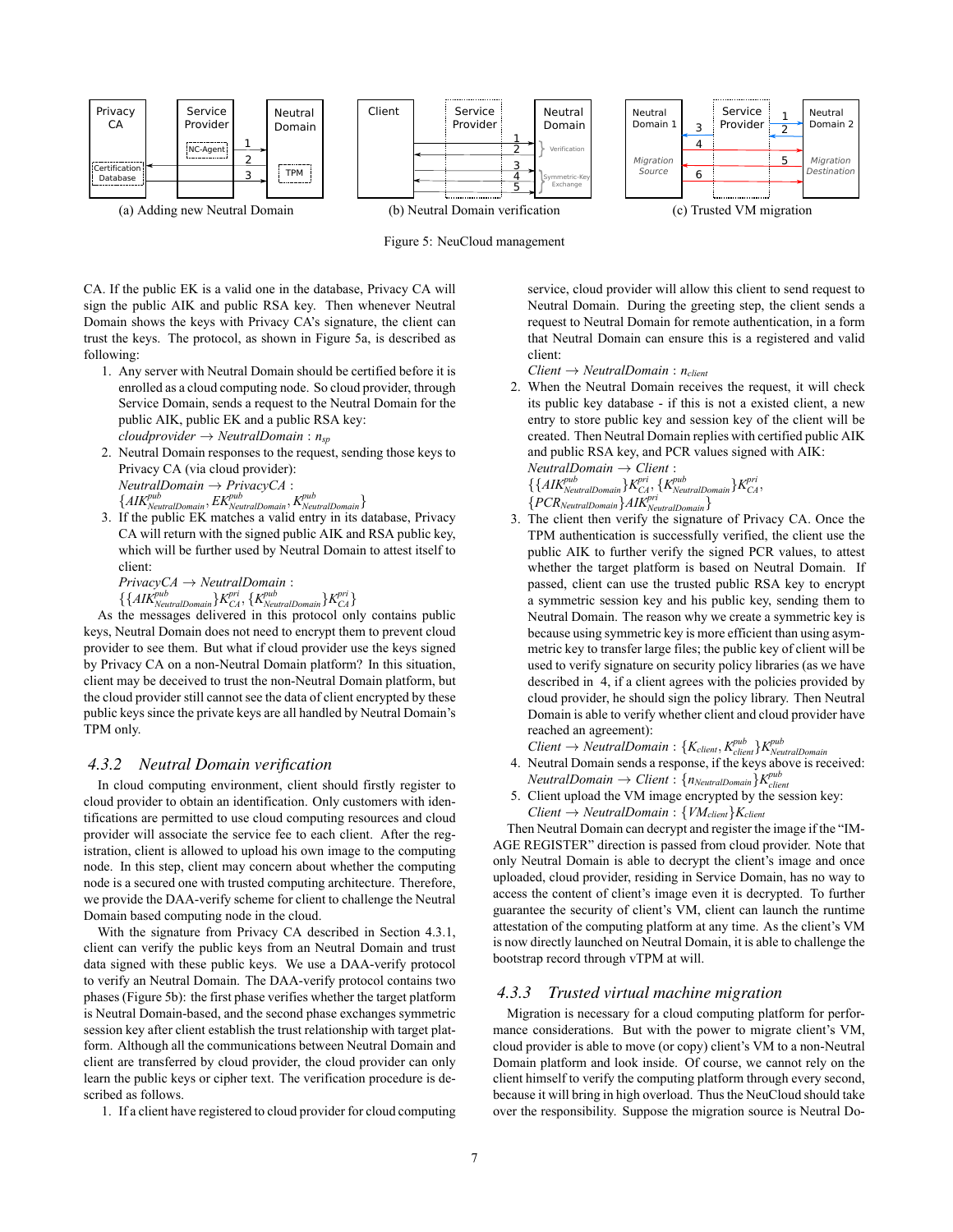main 1 and destination is Neutral Domain 2, as shown in Figure 5c. To secure this operation, the protocol is as follows:

1. cloud provider checks with Neutral Domain\_2 to see whether it has enough resources to move a new VM in. If so, cloud provider sends a notification to Neutral Domain\_2. cloud provider has to sign the notification, because the message is not oriented from Service Domain on Neutral Domain\_2 but from CLC/CC instead. A signed notification can prevent malicious party from migrating client's VM among Neutral Domain-based platforms. Although the migration from Neutral Domain-based platform to another won't lead to privacy leakage, but if this happens without cloud provider's awareness, cloud provider cannot locate this client's VM in the future. This is a typical denial-of-service (DOS) attack.

*cloudprovider → NeutralDomain*\_2 : *{ncloudprovider}K pri cloudprovider*

2. Neutral Domain\_2 returns the certified public AIK and public RSA key, along with AIK signed PCR values. As we have discussed, those who received the public keys signed by Privacy CA can trust the authentication of the owner of these public keys. And because these are public keys, there is no need to encrypt them:

$$
Neutral Domain_2 \rightarrow cloud provider: \n{AIKNeutralDomain_2}KCACA, {KNeutralDomain_2}KCACA, \n{PCRNeutralDomain_2}AIKNeutralDomain_2}KCACA,
$$

- *N* CryseutralDomain\_2 *SAIR* <sub>NeutralDomain\_2 *S*<br>3. cloud provider then transfers these data to Neutral Domain\_1,</sub> which should also be signed by cloud provider to prevent other malicious parties to launch the DOS attack: *cloudprovider → NeutralDomain*\_1 :  ${n'_cloud provider, {AIK^{pub}_{NeutralDomain 2}}K^{pri}_{CA}, {K^{pub}_{NeutralDomain 2}}K^{pri}_{CA},$  $\{PCR_{NeutralDomain_2}\}AIK^{pri}_{NeutralDomain_2}\}K^{pri}_{cloudprovider}$
- 4. The Neutral Domain\_1 then verifies the platform information of Neutral Domain\_2. If passed, Neutral Domain\_1 sends a symmetric session key to Neutral Domain\_2, via cloud provider. As we have mentioned, this is because using symmetric key is more efficient than using asymmetric key to transfer large files: *NeutralDomain*\_1 *→ NeutralDomain*\_2 :  $\{K_{NeutralDomain\_1}\}$ *K*<sup>pub</sup><br> *NeutralDomain*\_2
- 5. On receiving the above message, Neutral Domain\_2 informs Neutral Domain\_1 to start migration: *NeutralDomain*\_2 *→ NeutralDomain*\_1 : *{START}KNeutralDomain*\_<sup>1</sup>
- 6. And migration securely launched, with the content of Client Domain and its hash value transferred: *NeutralDomain*\_1 *→ NeutralDomain*\_2 : *{VMclient, Hclient}KNeutralDomain*\_<sup>1</sup>

# 5. EVALUATION

## 5.1 Economics analysis

Assume the number of users with sensitive data and computation and willing to move on cloud computing has a linear relationship with the monitoring degree. The *D* function introduced in Section 2 can be written as:

$$
D(p) = D(1) + \lambda(1 - p), \text{where } \lambda > 0
$$

And we also assume that the cloud provider's utility is in a linear form:

$$
U(n) = \theta n
$$

$$
V(1-p) = \eta(1-p)
$$

So the Equation (1) can be transformed to:

$$
\Delta \mu = (\theta \lambda - \eta)(1 - p) - C
$$

The optimal  $p^*$  can be calculated according to the discussion in Section ( 2), depending on different market type. So the cloud provider can decide whether moving to NeuCloud architecture is worthwhile, by measuring if the following condition is satisfied:

$$
C > (\theta \lambda - \eta)(1 - p^*)
$$

#### 5.2 Security analysis

We have assumed that the root complex, namely the Neutral Domain, is secured, for example by using HyperSafe approach [38]. And by removing drivers from the Neutral Domain and sealing it, the attack surface of the privilege zone is largely reduced. So the vulnerabilities due to the compromised Neutral Domain is eliminated. In the following part, we analyze how the following threats are handled by the NeuCloud architecture design.

**Attacks from the cloud provider.** In these attacks, the cloud provider or a disgruntled employee, may want to access the cloud users' data and processes, violating the privacy requirements. In the NeuCloud architecture, the cloud provider no longer has the privilege required to launch such operations. Being isolated into a unprivileged zone same as any clients, the cloud provider is unable to view the status of a client domain/VM's virtual CPU, to arbitrarily examine a client domain/VM's memory, or to gain access to an image or secondary storage that is not assigned to him. All the service requests have to be sent to the Neutral Domain to get executed, where the privacy violations would be detected.

**Attacks from cloud clients.** There are two possibilities for this kind of attacks: maybe the clients themselves are malicious; or their domains/VMs have been taken over by malicious parties. But because all the clients' data and processes are under monitoring of the Neutral Domain, according to the security policy database maintained by the cloud provider, part of the attacks will be detected immediately. The cloud provider is responsible for providing the rules to be referred to in attack detection and forensic analysis. It is true that the security policies cannot cannot cover all the possible malicious behaviours, but the design of security policies is not within the scope of this paper. Our effort is to provide the neutral platform where service provider and cloud users can easily reach an agreement on monitoring.

#### 5.3 Performance assessments

The performance influence of the final platform comes from two sides. Apart from those brought in by our architecuture, there exist overheads from the "assumed" components introduced in others' works that we depend on, like HyperSafe. The latter one mainly influences the hypervisor, while our modification is upon a higher architecture level. Although the functional integrity of NeuCloud relies on the low-level mechanisms, the performance is independent from them. So here we only consider if NeuCloud alone brings in negligible overhead. The specification of our test environment is in Table 3 of Appendix B. One possible bottleneck of performance is the communication channel between the Service Domain and Neutral Domain. Take a KVM-based NeuCloud computing node as an example. The data transfer rate between the Service Domain and the Neutral Domain is shown in Figure 6, from which we can calculate that the transfer rate is around 100MB/s transferring files around 10kB and it slightly drops to 81MB/s transferring files around 100kB. Since in our current design the largest message transferred through this channel (the signed PCR values) is smaller than 5kB, this delay can be ignored.

Another concern about performance is that whether NeuCloud can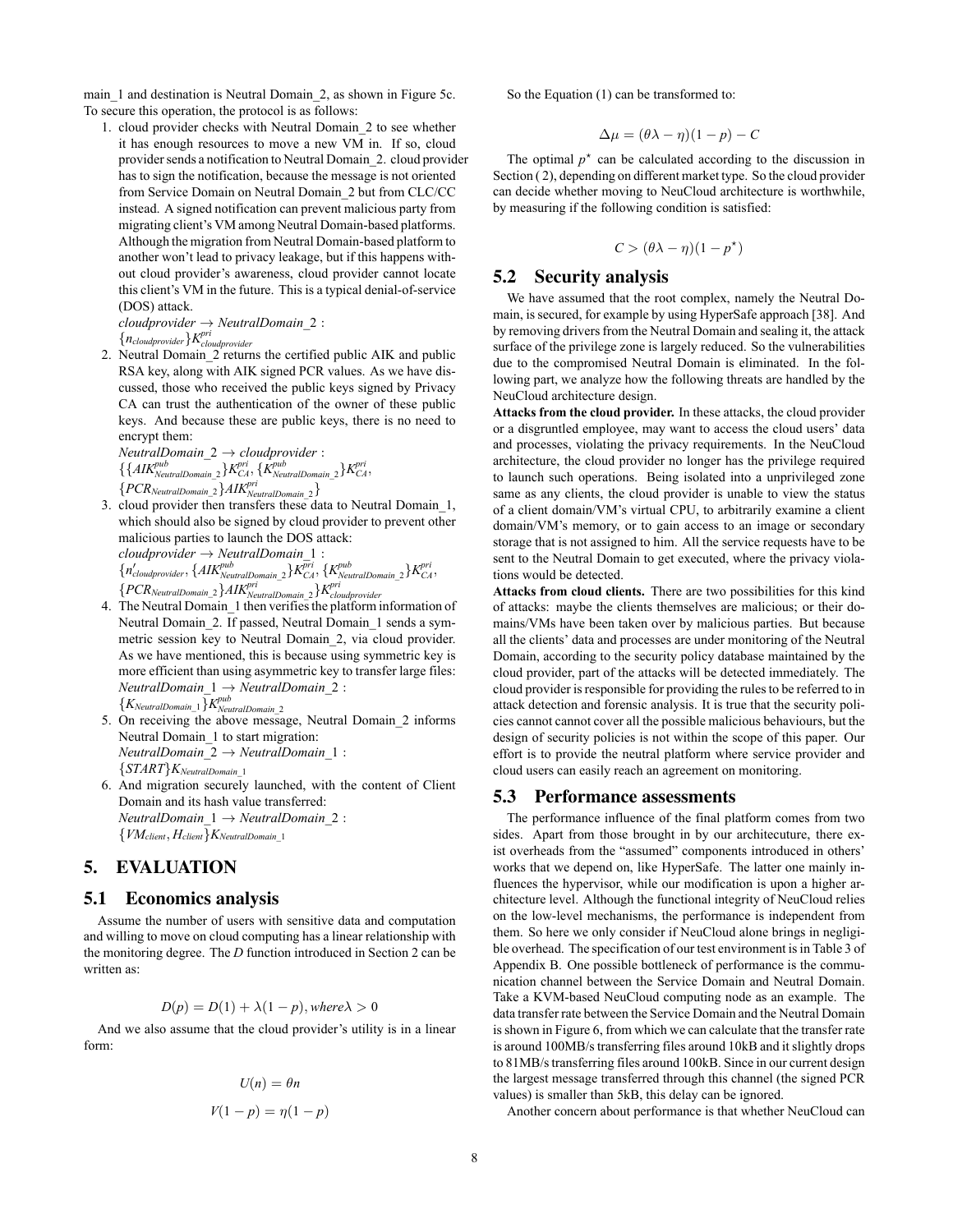Table 2: Performance measurement



Figure 6: Data transfer rate of service VM to host OS on KVM-based NTCB. The X-axis represents for data size and the Y-axis represents the time cost in transfer.

keep the same hardware efficiency as the ordinary platforms, among which the network transfer capability of the Service Domain is the most important. As we move the NC agent as well as the network card driver into the unprivileged Service Domain, it is possible that the network transfer performance will be influenced. A client may be concerned about this performance cut-down because it may result in a slower network response and a slower image upload or migration speed. The experimental results of network transfer rates are shown in Figure 7. In our results, the transfer rates are almost the same.

Apart from efficiency, stability is also very important. The network delay time distributions of different platforms are shown in Figure 8, which indicates that the delay time of NeuCloud is even more concentrated. This definitely helps to improve the customer experience in cloud computing environment. The cause of the improvement is easy to infer. By outsourcing service tasks and communication works to Service Domain, Neutral Domain can only focus on some certain tasks, leading to better performance than the ordinary cloud platform where the cloud provider's VM has to take all the above responsibilities.

We can also conclude that the client's experience will not be affected under NeuCloud, because moving to NeuCloud requires no modification upon client's domain/VM. The only difference is that the device driver is provided by Service Domain instead of the root complex. Given that the driver supporting mechanism has not been changed, and the hardware efficiency and stability remain the same, the client should not perceive any difference in performance from that of the ordinary architecture.

As for the communication interface of the whole cloud, the typical delay from the client-side view is shown in Table 2. Before client can upload image and register for an instance, the client should spend time on DAA verification of the NTCB. This only costs less than 50ms (in our experiment, client and cloud provider is in the same local-areanetwork). And the delay from the issuing of "VM MIGRATION" to its launch is less than 150ms. The experimental results indicate again that NeuCloud will not bring in perceivable influence to client experience.

## 6. RELATED WORK



Figure 7: A comparison of network transfer performance of client VM between Opennebula and NeuCloud.



Figure 8: A comparison of TCP/IP response delay distribution of different platforms.

To benefit the service provider's interests and prevent client from using cloud services to host Crimewares [8] , the Intrusion Detection System (IDS) [24] and Virtual Machine Introspection (VMI) [26, 28] may be deployed. These techniques can summarize the state of a VM as the sum of its software state (including the content of both physical memory and hard disk) and hardware state [31]. In fact, there have been plethora work discussing about how to better monitor VMs [15, 27, 30, 14]. These techniques greatly enhance the monitoring capability but none of them take privacy issues into consideration.

The protection of a client's private data from an intrusive service provider has become a hot-spot in recent years. There are numerous approaches focusing on architecture modifications to protect a client's privacy from the service provider. Those efforts, according to their mechanisms, can be classified into three categories: (1) cut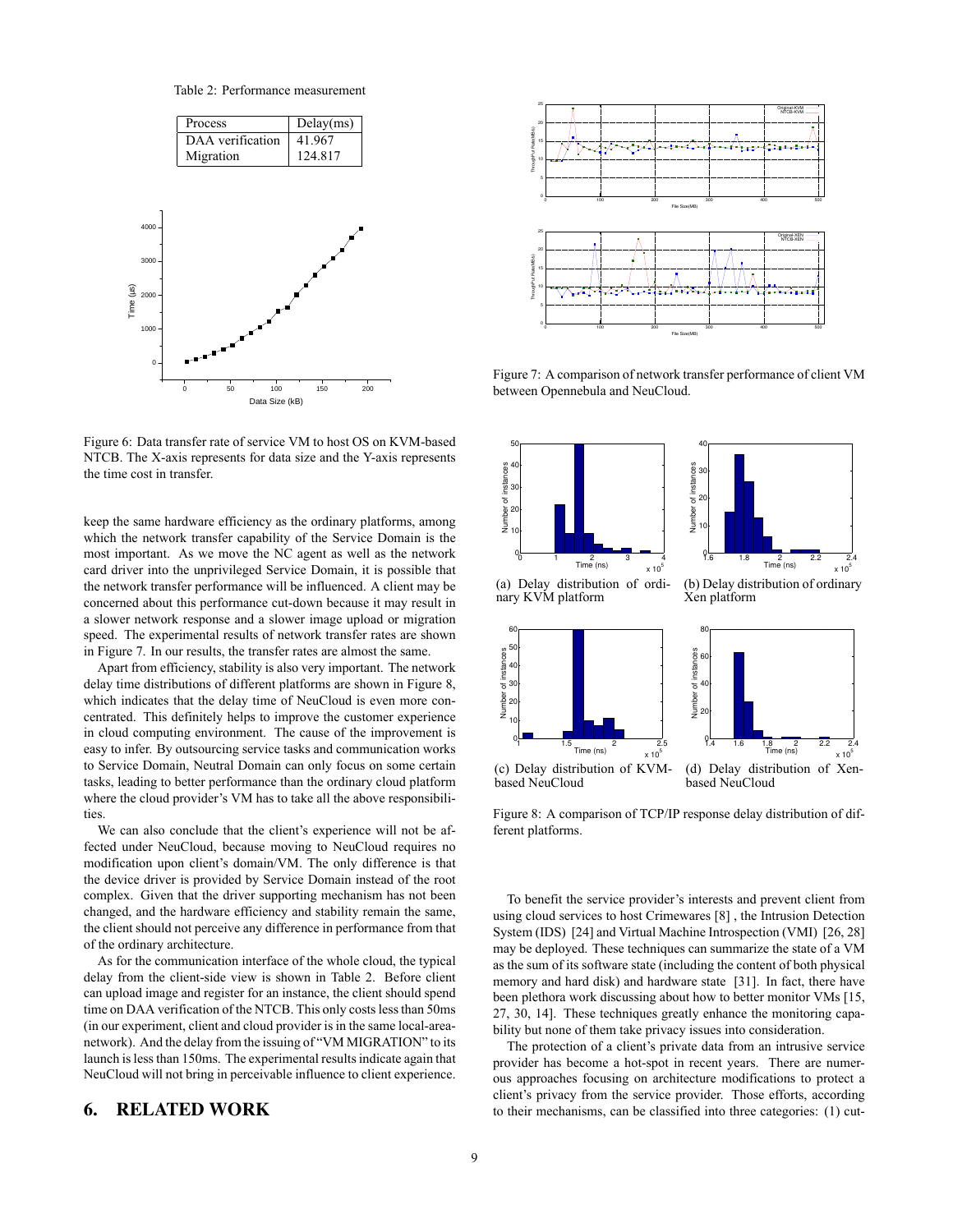ting off some of the privileged components of the service provider (represented by [34, 10, 19]), or (2) moving some of the privileged functions out of the service provider's direct control (represented by [25]), and (3) integrating the whole virtualization functionality into the processor and relying on the tamper-resistance of hardware to protect client VM from service provider.

The"root secure" property, introduced in the IBM secure coprocessor's approach [34] and in Terra architecture [10], can be considered the pioneer of privacy protection from the service provider on the architecture level. The phrase "root secure" means that data stored on a cloud platform is secure from examination and tampering even by the platform owner who has root level access. It opens up a research direction, to provide cloud computing privacy by dividing the TCB and excluding those privileged, privacy-threatening components out of the TCB. As a successor to this kind of approach, [19] is able to secure the client's VM by intercepting and restricting the hypercalls made from Dom 0 to Dom U and introducing some new hypercalls. In all of these approaches, a client's privacy is perfectly protected, but still, none of them endows monitoring power to the cloud computing platform. Besides, these approaches heavily depend on complicated functions provided by the privileged domain, which are hard and impractical to implement in industry.

The second category of approaches, like [25], involve disaggregating the management components from the service components, which is similar to the idea of this paper except that they still keep the service provider in the privileged domain. In [25], part of the important privileged components, the domain builder, is moved out of the service domain into a minimal trusted compartment. This disaggregation mechanism further improves upon the thought of dividing the TCB. But in [25], the location of the service provider in the privileged domain still forces the cut-off of some important control functionalities needed by cloud computing. For example "foreign mapping", which is required during migration of a client's VMs, has to be removed, and thus some of the cloud computing functionalities are deprived. And again, the security monitoring capability is weakened.

The third one, to thoroughly eliminate Hypervisors and rely on the tamper-resistant processor to provide virtualization, as introduced by "NoHype" [17], is probably the ultimate scheme to defend malicious or compromised service provider. However, there is still pretty much effort ahead to make it practical. As the "NoHype" itself, the requirement that each VM should occupy a unique core is still unacceptable to most service providers nowadays running on common commercial **CPUs** 

Apart from all the above architectural improvement attempts, , encrypting the data stored on the cloud computing platform might be the most intuitive one [7]. An encryption algorithm may offer the benefit of minimum reliance on the service provider, but it cannot entirely eradicate privacy leakage to the service provider. During computation, all the encrypted data will be decrypted into plain text in memory that is not protected by the current cloud architecture. Thus, privacy protection inspires research regarding how to query data without revealing information to service provider, like [16, 35, 21, 22]. All of these solutions hide a client's private data from the service provider while the client is retrieving data, but there are problems with this approach, from the point that data retrieved in this manner is not eligible for arbitrary computing. An improved approach allows the service provider to compute with private data on behalf of a client without knowing the content [36]. However, this approach is only applicable for linear programming, and cannot be universally utilized. HP lab also has proposed a mechanism to assist the service provider to conform to privacy law [29]. But this approach is not universally applicable either. It only works perfectly for applications calculating a function of the input that can be expressed as a circuit, and it needs full cooperation from the service provider, which is not guaranteed.

Being treated as the saviour of privacy-preserving data outsourcing, fully homomorphic encryption [12] looks extremely promising by allowing arbitrary computing. But as far as we know, currently there is no homomorphic algorithm that offers acceptable processor overload upon all computations. Although Microsoft has proposed a practical and efficient scheme to perform homomorphic encryption [18], it actually only supports applications that require "somewhat" homomorphic. Namely it's not "full" homomorphic that can be applied universally.

In addition to encrypting data from the service provider, there exist methods enabling privacy auditing as well, such as the privacypreserving public auditing approach [37]. This approach introduces a trusted third party auditor (TPA) to audit the integrity of outsourced data, and utilizes a homomorphic linear authenticator and random masking to guarantee that the TPA can not gain any information about the data content. The idea of this method sheds a light on the problem brought in by a untrustworthy third party, but is still imperfect facing the mutual-distrust problem in cloud computing – TPA can assure the preservation of privacy for clients, but does not provide monitoring functionality for the service provider.

## 7. DISCUSSION AND CONCLUSION

When designing a cloud architecture intended for commercial deployment, it is impractical to sacrifice cloud functions for security goals. So any privacy-protected platform should not damage the cloud functions due to any privacy related improvements in the architecture. Because in our architecture we retain all the privileged operations of an ordinary cloud computing node, there is no side effect in cloud functionality. Clients can register, upload and manage their image at will, and the cloud provider can still perform all necessary cloud operations, such as launch, suspend, shutdown and migration. The only difference is that the service provider no longer handles the platform directly. All the requests have to be transferred from the Service Domain to the Neutral Domain, which will then executes the requested service. One desirable feature of this design is that it does not sacrifice any of the original cloud computing functions.

Utilizing the privacy-preserving feature of NeuCloud, we can continue to investigate more powerful domain/VM introspection solutions without being concered about invading a client's privacy. We will conduct our future work upon a domain/VM monitoring mechanism based on the combination of a security-policy database and a privacy-policy database. And in cloud computing environment, sometimes other service functionalities are needed. For example, using policy-based detecting, if the service provider finds out that a client's VM is lacking of a crucial security patch, he can offer a patching service indirectly with the help of the Neutral Domain. And Neutral Domain will always inform cloud clients about the system updates. In this way, the patching process is also more transparent than before.

To conclude, in this paper, we described the motivation, design and implementation of the NeuCloud architecture which enables privacypreserving monitoring. It solves the mutual distrust problem between a cloud service provider and client. With the help of NeuCloud, a service provider can monitor a client's data and processes to ensure a secure cloud computing environment and avoid any malicious uses of the cloud computing platform, without raising users' concern about the privacy problems. The idea of moving the service provider into a unprivileged Service Domain and setting up the Neutral Domain can be universally implemented on both type-I and type-II virtualization platforms with negligible overhead.

## 8. ACKNOWLEDGEMENT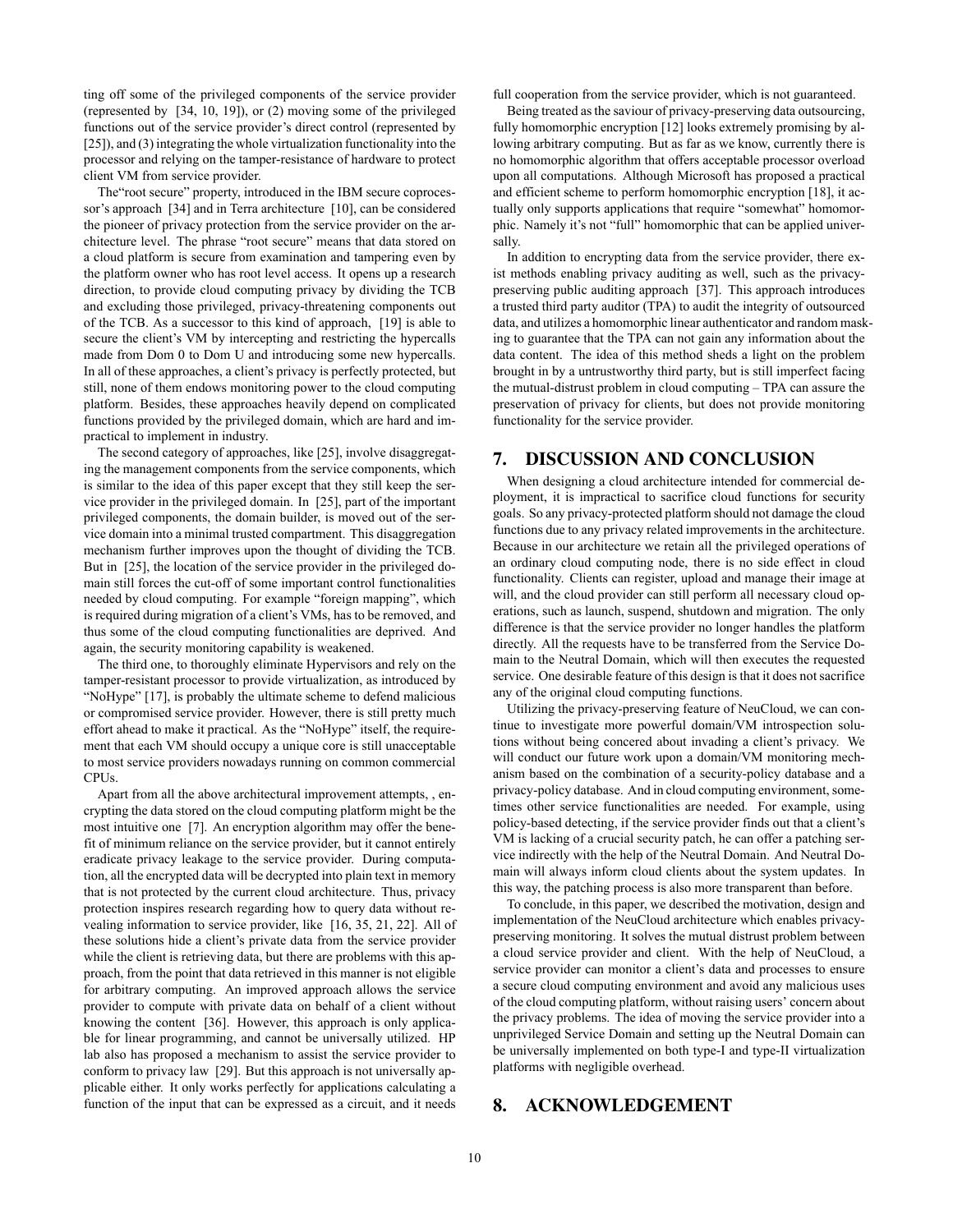This work was partially funded by NSF CNS-1100221.

## 9. REFERENCES

- [1] 0wning xen in vegas! http://theinvisiblethings. blogspot.com/2008/07/0wning-xen-in-vegas.html.
- [2] IT cloud services user survey, pt.2: Top benefits and challenges. http://blogs.idc.com/ie/?p=210.
- [3] virtioserial. http: //fedoraproject.org/wiki/Features/VirtioSerial.
- [4] Xenbus. http://wiki.xensource.com/xenwiki/XenBus.
- [5] M. Armbrust, A. Fox, R. Griffith, A. D. Joseph, R. H. Katz, A. Konwinski, G. Lee, D. A. Patterson, A. Rabkin, I. Stoica, and M. Zaharia. Above the clouds: A berkeley view of cloud computing. Technical Report UCB/EECS-2009-28, EECS Department, University of California, Berkeley, Feb 2009.
- [6] S. Berger, R. Cáceres, K. A. Goldman, R. Perez, R. Sailer, and L. Doorn. vtpm: Virtualizing the trusted platform module. In *In USENIX Security*, pages 305–320, 2006.
- [7] I.-H. Chuang, S.-H. Li, K.-C. Huang, and Y.-H. Kuo. An effective privacy protection scheme for cloud computing. In *Advanced Communication Technology (ICACT), 2011 13th International Conference on*, pages 260 –265, feb. 2011.
- [8] K. Dahbur, B. Mohammad, and A. B. Tarakii. A survey of risks, threats and vulnerabilities in cloud computing. In *Proceedings of the 2011 International Conference on Intelligent Semantic Web-Services and Applications*, ISWSA '11, pages 12:1–12:6, New York, NY, USA, 2011. ACM.
- [9] B. Dolan-Gavitt, T. Leek, M. Zhivich, J. Giffin, and W. Lee. Virtuoso: Narrowing the semantic gap in virtual machine introspection. In *Security and Privacy (SP), 2011 IEEE Symposium on*, pages 297 –312, may 2011.
- [10] T. Garfinkel, B. Pfaff, J. Chow, M. Rosenblum, and D. Boneh. Terra: a virtual machine-based platform for trusted computing. *SIGOPS Oper. Syst. Rev.*, 37:193–206, October 2003.
- [11] R. Gellman. Privacy in the clouds: Risks to privacy and confidentiality from cloud computing. Technical report, World Privacy Forum, 2009.
- [12] C. Gentry. Computing arbitrary functions of encrypted data. *Commun. ACM*, 53:97–105, March 2010.
- [13] W. Han-zhang and H. Liu-sheng. An improved trusted cloud computing platform model based on daa and privacy ca scheme. In *Computer Application and System Modeling (ICCASM), 2010 International Conference on*, volume 13, pages V13–33 –V13–39, 2010.
- [14] B. Hay and K. Nance. Forensics examination of volatile system data using virtual introspection. *SIGOPS Oper. Syst. Rev.*, 42:74–82, April 2008.
- [15] X. Jiang, X. Wang, and D. Xu. Stealthy malware detection and monitoring through vmm-based "out-of-the-box" semantic view reconstruction. *ACM Trans. Inf. Syst. Secur.*, 13:12:1–12:28, March 2010.
- [16] W.-S. Juang and Y.-Y. Shue. A secure and privacy protection digital goods trading scheme in cloud computing. In *Computer Symposium (ICS), 2010 International*, pages 288 –293, dec. 2010.
- [17] E. Keller, J. Szefer, J. Rexford, and R. B. Lee. Nohype: virtualized cloud infrastructure without the virtualization. *SIGARCH Comput. Archit. News*, 38:350–361, June 2010.
- [18] K. Lauter, M. Naehrig, and V. Vaikuntanathan. Can homomorphic encryption be practical? Cryptology ePrint

Archive, Report 2011/405, 2011. http://eprint.iacr.org/.

- [19] C. Li, A. Raghunathan, and N. Jha. Secure virtual machine execution under an untrusted management os. In *Cloud Computing (CLOUD), 2010 IEEE 3rd International Conference on*, pages 172 –179, 2010.
- [20] D. Li, H. Jin, Y. Shao, and X. Liao. A high-efficient inter-domain data transferring system for virtual machines. In *Proceedings of the 3rd International Conference on Ubiquitous Information Management and Communication*, ICUIMC '09, pages 385–390, New York, NY, USA, 2009. ACM.
- [21] J. Li, Q. Wang, C. Wang, N. Cao, K. Ren, and W. Lou. Fuzzy keyword search over encrypted data in cloud computing. In *INFOCOM, 2010 Proceedings IEEE*, pages 1 –5, march 2010.
- [22] O. Liu, G. Wang, and J. Wu. An efficient privacy preserving keyword search scheme in cloud computing. In *Computational Science and Engineering, 2009. CSE '09. International Conference on*, volume 2, pages 715 –720, aug. 2009.
- [23] K. E. Mayes, K. Markantonakis, and A. Tomlinson. Introduction to the tpm. In *Smart Cards, Tokens, Security and Applications*, pages 155–172. Springer US, 2008.
- [24] J. McHugh, A. Christie, and J. Allen. Defending yourself: the role of intrusion detection systems. *Software, IEEE*, 17(5):42 –51, 2000.
- [25] D. G. Murray, G. Milos, and S. Hand. Improving xen security through disaggregation. In *Proceedings of the fourth ACM SIGPLAN/SIGOPS international conference on Virtual execution environments*, VEE '08, pages 151–160, New York, NY, USA, 2008. ACM.
- [26] K. Nance, M. Bishop, and B. Hay. Virtual machine introspection: Observation or interference? *IEEE Security and Privacy*, 6:32–37, September 2008.
- [27] B. Payne, M. Carbone, M. Sharif, and W. Lee. Lares: An architecture for secure active monitoring using virtualization. In *Security and Privacy, 2008. SP 2008. IEEE Symposium on*, pages 233 –247, may 2008.
- [28] B. Payne, M. de Carbone, and W. Lee. Secure and flexible monitoring of virtual machines. In *Computer Security Applications Conference, 2007. ACSAC 2007. Twenty-Third Annual*, pages 385 –397, 2007.
- [29] S. Pearson, Y. Shen, and M. Mowbray. A privacy manager for cloud computing. In *Proceedings of the 1st International Conference on Cloud Computing*, CloudCom '09, pages 90–106, Berlin, Heidelberg, 2009. Springer-Verlag.
- [30] N. L. Petroni, Jr. and M. Hicks. Automated detection of persistent kernel control-flow attacks. In *Proceedings of the 14th ACM conference on Computer and communications security*, CCS '07, pages 103–115, New York, NY, USA, 2007. ACM.
- [31] J. Pfoh, C. Schneider, and C. Eckert. A formal model for virtual machine introspection. In *Proceedings of the 1st ACM workshop on Virtual machine security*, VMSec '09, pages 1–10, New York, NY, USA, 2009. ACM.
- [32] M. Price. The paradox of security in virtual environments. *Computer*, 41(11):22 –28, nov. 2008.
- [33] T. Ristenpart, E. Tromer, H. Shacham, and S. Savage. Hey, you, get off of my cloud: exploring information leakage in third-party compute clouds. In *Proceedings of the 16th ACM conference on Computer and communications security*, CCS '09, pages 199–212, New York, NY, USA, 2009. ACM.
- [34] S. W. Smith and D. Safford. Practical server privacy with secure